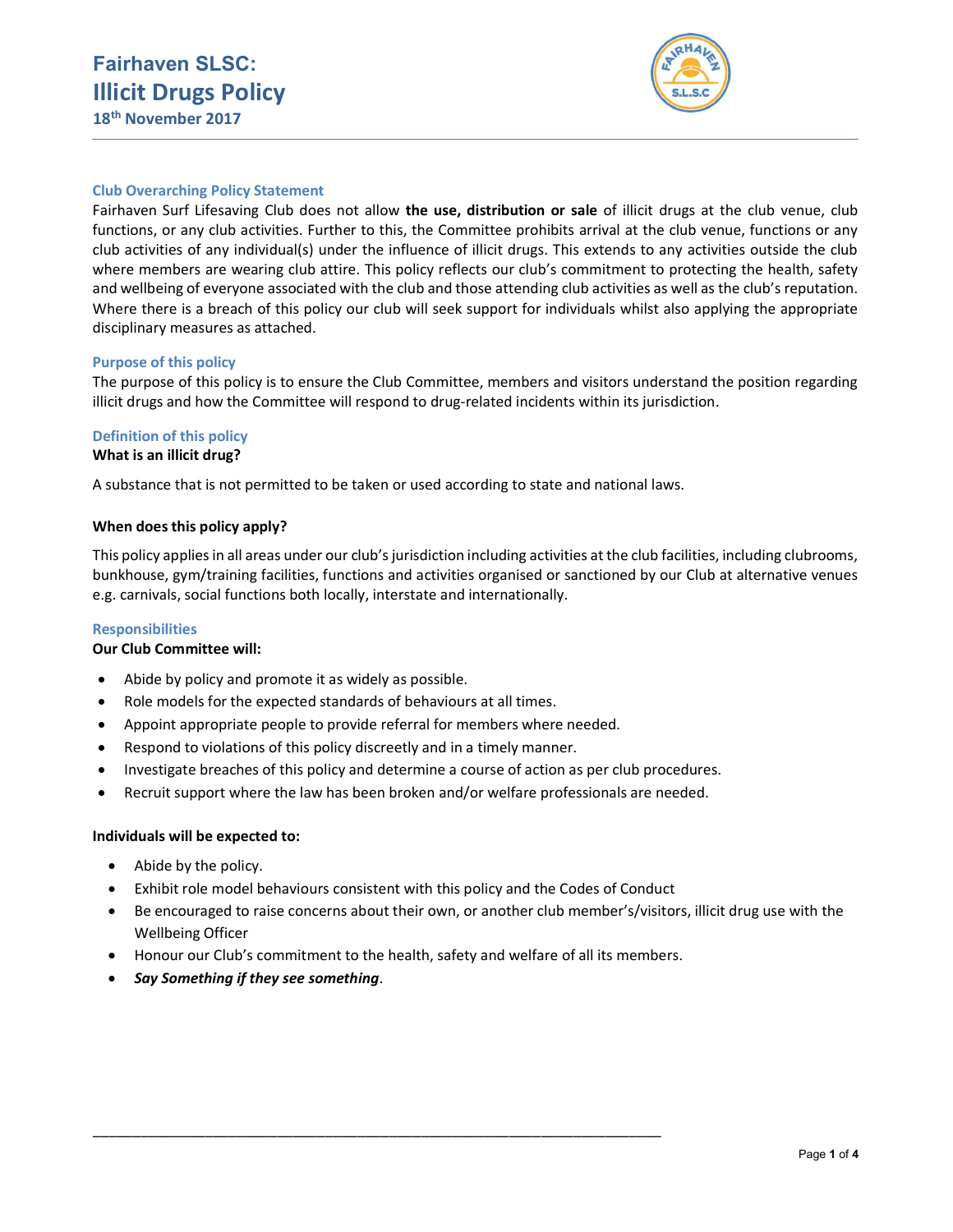

## COMMITTEE CLUB PROCEDURES

### Responding to Illicit Drugs

When responding to an illicit drug-related concern or incident

- The initial actions and responses by our club personnel will focus on the safety, welfare and duty of care of those directly and indirectly involved.
- Relevant support services can be contacted to support individuals and guide club actions.

### Concern about Illicit drug use by people under 18 years

Where club personnel identify (or strongly believe) that a person under the age of 18 years is involved in illicit drug use, they will refer to the Wellbeing Team / Personnel who will:

- 1. Inform the individual of the concerns and plans to notify parents
- 2. Raise concerns with parent/s or guardian/s (Where it's safe to do so)
- 3. Inform the person of the role that the Wellbeing Team perform and how they can assist
- 4. Contact support services for referral information and/or advice.

### Concern about Illicit drug use by people 18 years and over

Where club personnel identify (or strongly believe) that a person aged 18 years or over is involved in illicit drug use, they will refer to the Wellbeing Team / Personnel who will:

- 1. Inform the individual of the concerns
- 2. Inform the person of the role that the Wellbeing Team perform and how they can assist
- 3. Contact support services for referral information and/or advice.

#### Initial Responses to an Allegation

Any person who has an allegation regarding sale or supply of illicit drugs within the club is encouraged to take their concern to the Wellbeing Team and/or Club President and then on to the police.

All members of the Club Committee and or Wellbeing Team will make direct reports to the police when they have witnessed first-hand sale or supply of illicit drugs at the club or club-related activities.

Any person who has concerns about a member's welfare related to substance use is encouraged to bring those concerns to the club Wellbeing Team / Officer in confidence.

#### Affected or Using Drugs at the Club or Club Activity

If a Club member or visitor within our Club's jurisdiction appears to be affected by an illicit drug or is caught using, the initial response by Club personnel will be to focus on the safety and welfare of those directly and indirectly involved. This may include:

- Identifying any potential or perceived risks
- Speaking with the individual's peers to collect more information
- Deciding whether medical support is required
- Organising safe transport or
- Contacting Victoria Police.

Where the visitor is a guest of a member, it is the member's responsibility to endorse the clubs policy. Where the visitor is a member of another club, they will be referred to their clubs representative.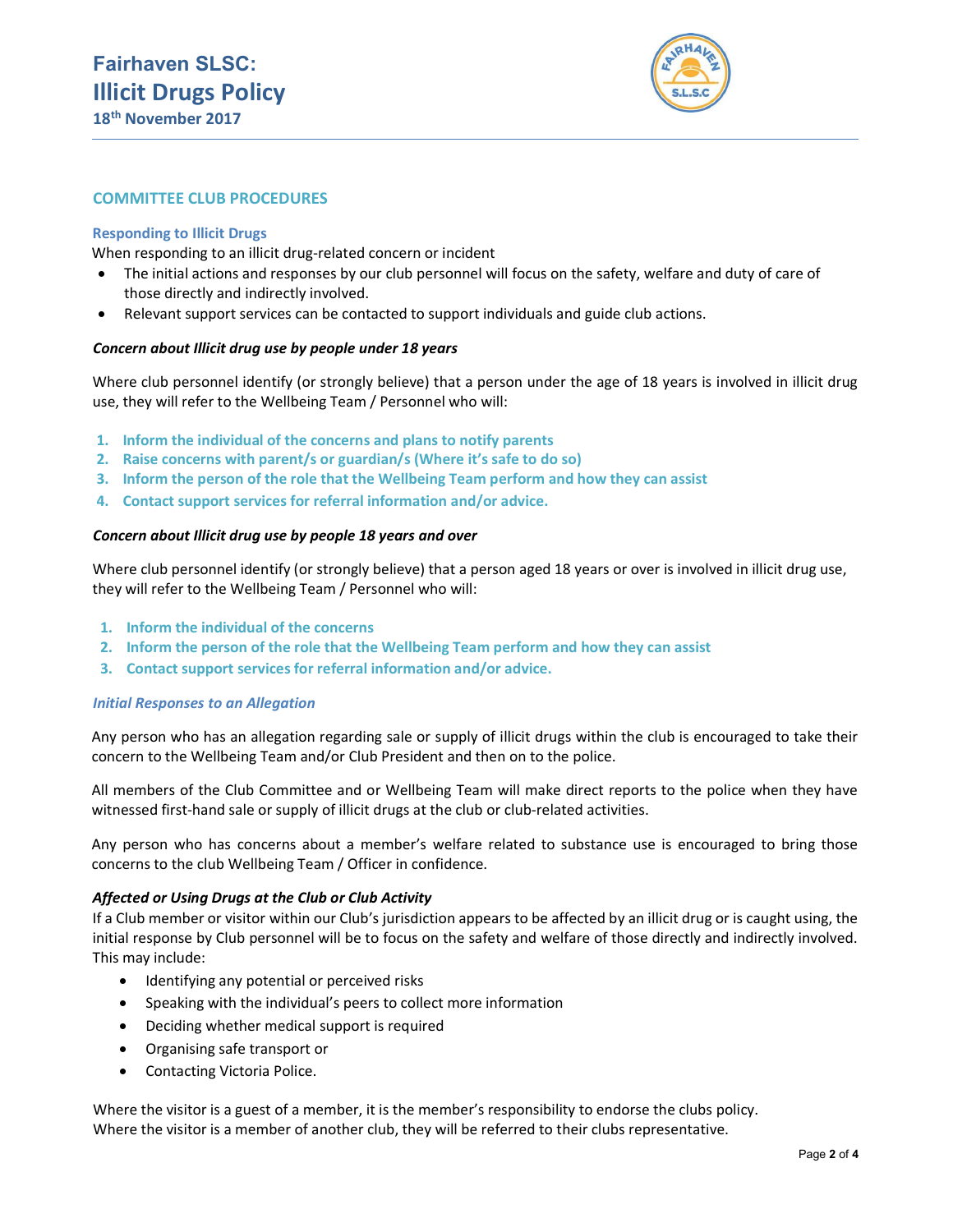

Once the risk of immediate harm to anyone in our Club has been reduced the nominated Club Committee member will arrange a discussion with the person involved, and:

- 1. Issue an official letter of warning that any further breach of the policy will result in a suspension to be determined by the club committee
- 2. Refer the individual(s) to the relevant Drug & Alcohol Service
- 3. Inform the person of the role that the Wellbeing Team perform and how they can assist
- 4. If under 18, a parent or guardian will also be informed
- 5. If it is a visitor, the visiting Club President will be informed by the FSLSC President.
- 6. Life Saving Victoria (LSV) should be informed of this matter and any action taken

## Handling illicit drugs that are found within our Club's jurisdiction

If illicit drugs are found in our Club's facilities or are confiscated from a Club member, visitor or person within our Club's jurisdiction, the President and/or Wellbeing Team will be contacted as soon as possible. The following action will be taken:

- 1. Secure the area or confiscate
- 2. Contact Victorian Police
- 3. Issue an official letter of warning that any further breach of the policy will result in a suspension as determined by the committee.
- 4. Refer to the relevant Drug & Alcohol Service
- 5. Inform the person of the role that the Wellbeing Team and how they can assist
- 6. If under 18, a parent or guardian will also be informed
- 7. If it is a visitor, the visiting Club President will be informed
- 8. Life Saving Victoria (LSV) should be informed of this matter and any action taken

## Sale or distribution of illicit drugs in the club's jurisdiction

If a person is caught or convicted for the sale or supply of illicit drugs at the club or to club members the following will occur:

- 1. The Club President will report the incident to the Victorian Police
- 2. A penalty will be given to the individual (s) in the form of a suspension or expulsion depending on the circumstances and the severity of the incident as determined by the committee.
- 3. As a minimum, an official warning letter will be sent to the individual (s) which advises of suspension and that a second breach would result in expulsion.
- 4. Where applicable, the individual (s) may be referred to a drugs and alcohol service
- 5. The club will appoint a Wellbeing Team Member to act as a mentor to the suspended individual (s) for a nominated period of time and to assist them to reintegrate with the club.
- 6. If the individual (s) concerned is/are under 18, their parent or guardian would be informed immediately and the penalties to be imposed, unless informing the parent or guardian would put the individual at risk of greater harm.
- 7. In the case of a visitor in this instance, the Club President will inform the visiting Club President.
- 8. Life Saving Victoria (LSV) should be informed of this matter and any action taken